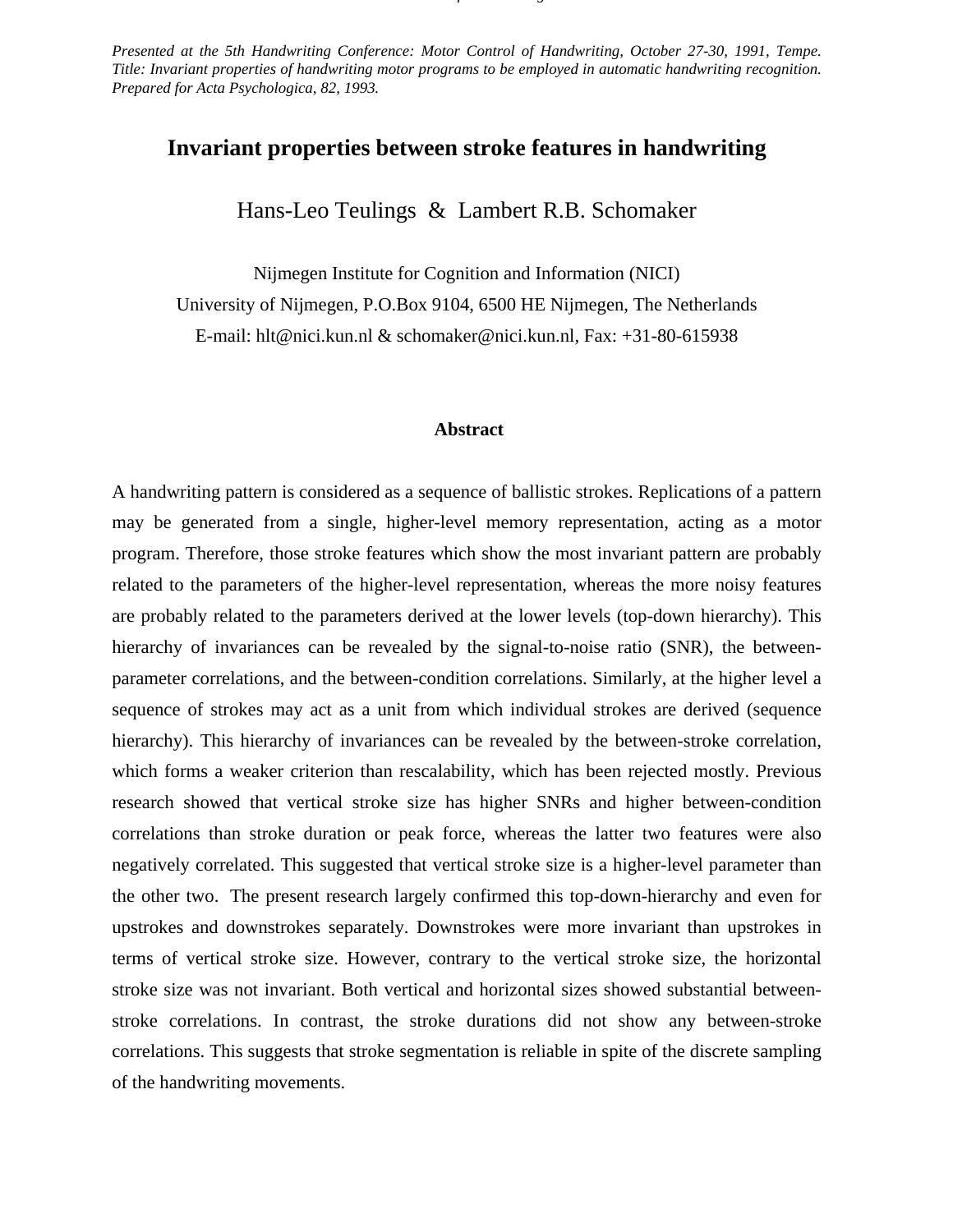#### **Introduction**

 Cursive handwriting is rather irregular, which forms the major difficulty in segmenting and recognizing on-line cursive script (Schomaker & Teulings, 1990; Teulings & Schomaker, 1991). Not only do writers have different styles of handwriting, but also a single writer produces the letters in many different ways. Differing contexts or conditions may cause systematic variations in terms of stroke sizes and durations (Thomassen & Schomaker, 1986) or allograph choices (Wing et al., 1983; Van der Plaats & Van Galen, 1991). But even letters produced by a single writer under identical conditions vary slightly. This paper deals with this type of motor noise. It is supposed that replications of a pattern in various conditions may be generated from a single, higher-level memory representation, acting as a motor program. A motor program should be understood here as a prescription of a series of abstract movement parameters which sufficiently describe the movement (e.g., Schmidt, 1975; Keele, 1981). The higher-level, abstract movement representation, which can be executed in different conditions and with different limbs, e.g., at different speeds or sizes,∈ is referred to as the notion of "motor equivalence" (e.g., Bernstein, 1967). Therefore, those stroke features which show the most invariant pattern are probably related to the parameters of the higher-level representation, whereas the more noisy features are probably related to the parameters derived at the lower levels. Notice the terminology that a feature can be measured from the writing movement, whereas a parameter refers to a feature's possible internal representation at some level of the motor system.

 The final aim of the present research is to identify the parameters stored in the motor program. We suppose that movements have been stored in terms of a parsimonious set of parameters, whereas most other parameters, which may need to be adapted for each replication, are derived at the lower levels of the motor system. Therefore, each time when the same writing pattern is executed, a similar pattern of stroke features is generated. Conversely, if the pattern of a specific stroke feature appears to be highly invariant between replications, it is reasonable to suppose that this stroke feature is related to a parameter stored in the motor program. The reversal of this conclusion is allowed as the other two thinkable reasons for invariance of the pattern of features may be ruled out. Firstly, invariances may be caused when pushing the motor system to hard limits. For example, invariances in joint kinematics may appear when making maximally large movements (Van Emmerik & Newell, 1990). However, normal handwriting does not challenge any hard limits as it can always be performed slightly larger or smaller, faster or slower. Secondly, feedback might allow that some visual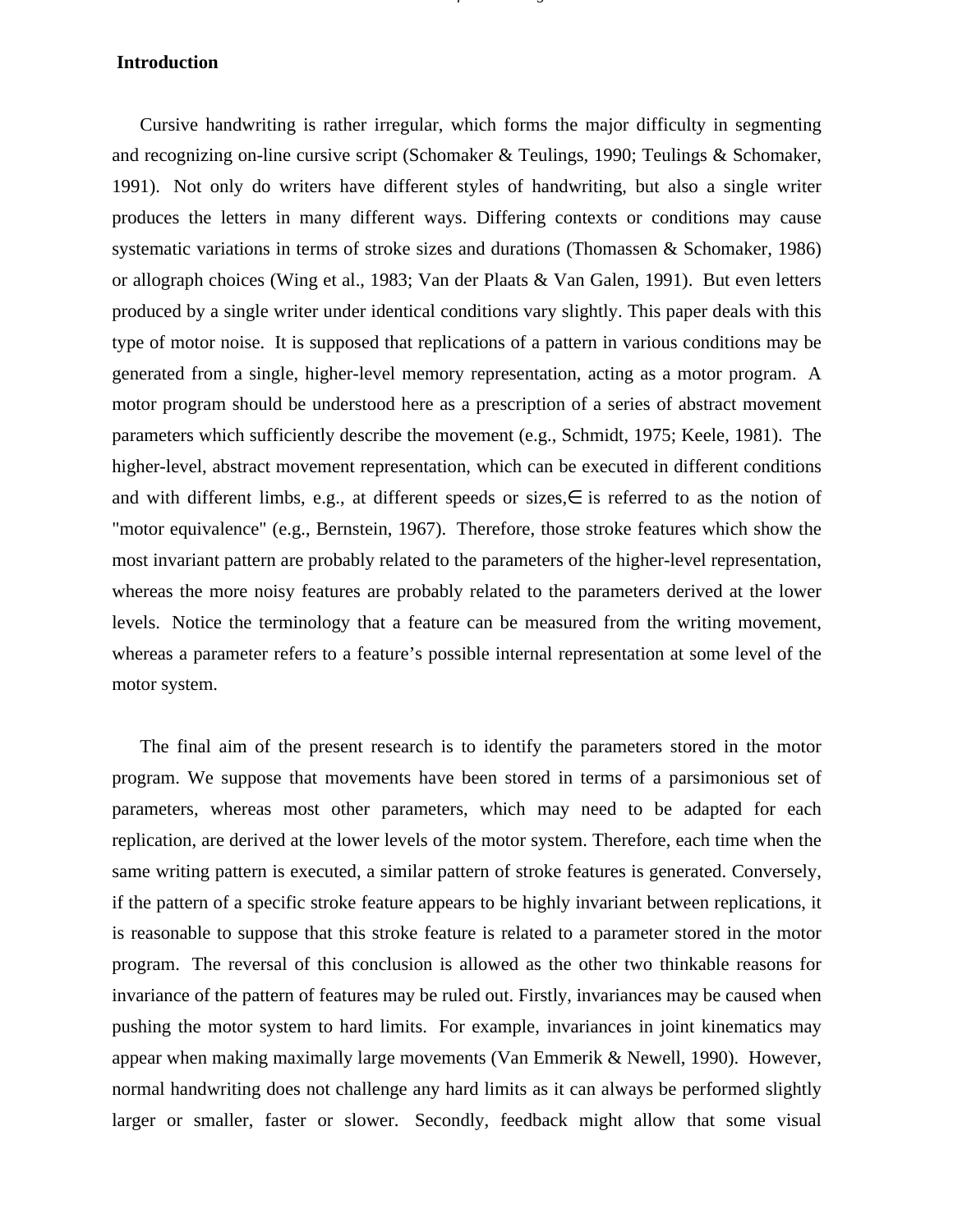representation is copied, which has nothing to do with the reproducing a motor representation. However, handwriting strokes with durations of 100 ms (e.g., Smyth & Silvers, 1987) cannot be produced under constant visual-feedback with much longer correction times (in arm movements) of the order of 190 - 260 ms (Keele & Posner, 1968). Also proprioceptive feedback is probably too slow to become effective during fast handwriting. The slowness of any feedback can be illustrated by the observation that when the pen-to-paper friction is suddenly increased or decreased, the correction of the distorted stroke sizes is realized only after producing several strokes (Denier van der Gon & Thuring, 1965). Therefore, the rationale seems valid that invariant features observed in replications of a handwriting pattern originate from the movement parameters stored in the motor program, whereas the more varying ones are related to parameters derived at a lower level.

 Invariant features in handwriting have frequently been mentioned by movement researchers. Most notable are the observations that handwriting is personal (e.g., Stockholm, 1979), and that handwriting is remarkably invariant when performed by different effectors (e.g., Wright, 1990). Personal movement patterns have also been found in gait and posture (e.g., Cutting & Kozlowski, 1977). Schmidt et al. (1979) state that the temporal relationships among various muscle contractions as well as the relative force amplitudes may be fundamental invariants. According to their impulse-variability model both variability of duration and peak force contribute to the impulse-variability of movement distance. Similarly, Ivry (1986) suggested that timing and force and also force activation and force deactivation may form parameters of the motor program.

 In order to compare the extent of invariance of stroke size, timing and force, Teulings et al. (1986) employed a dimensionless measure of invariance, the signal-to-noise ratio (SNR). The SNR is the ratio of the standard deviation of the average pattern (i.e., the signal) and the standard deviation of the noisy deviations. Each replication can be described as the average (and normalized) pattern plus noisy deviations per stroke (See Appendix A). Although a rate parameter for the normalization may not be reliable (e.g., Gentner, 1987; Heuer, 1988) we expect little problems if the corrections are small. In Teulings et al. (1986) it appeared that the pattern of vertical stroke sizes was more invariant than the pattern of stroke durations or peak forces. Also other criteria, such as the high between-condition correlations and the negative between-parameter correlations (between duration and peak force) supported that the vertical stroke sizes form the highest-level movement information, whereas the patterns of durations and peak forces are probably derived at the lower levels from stroke size (and probably shape)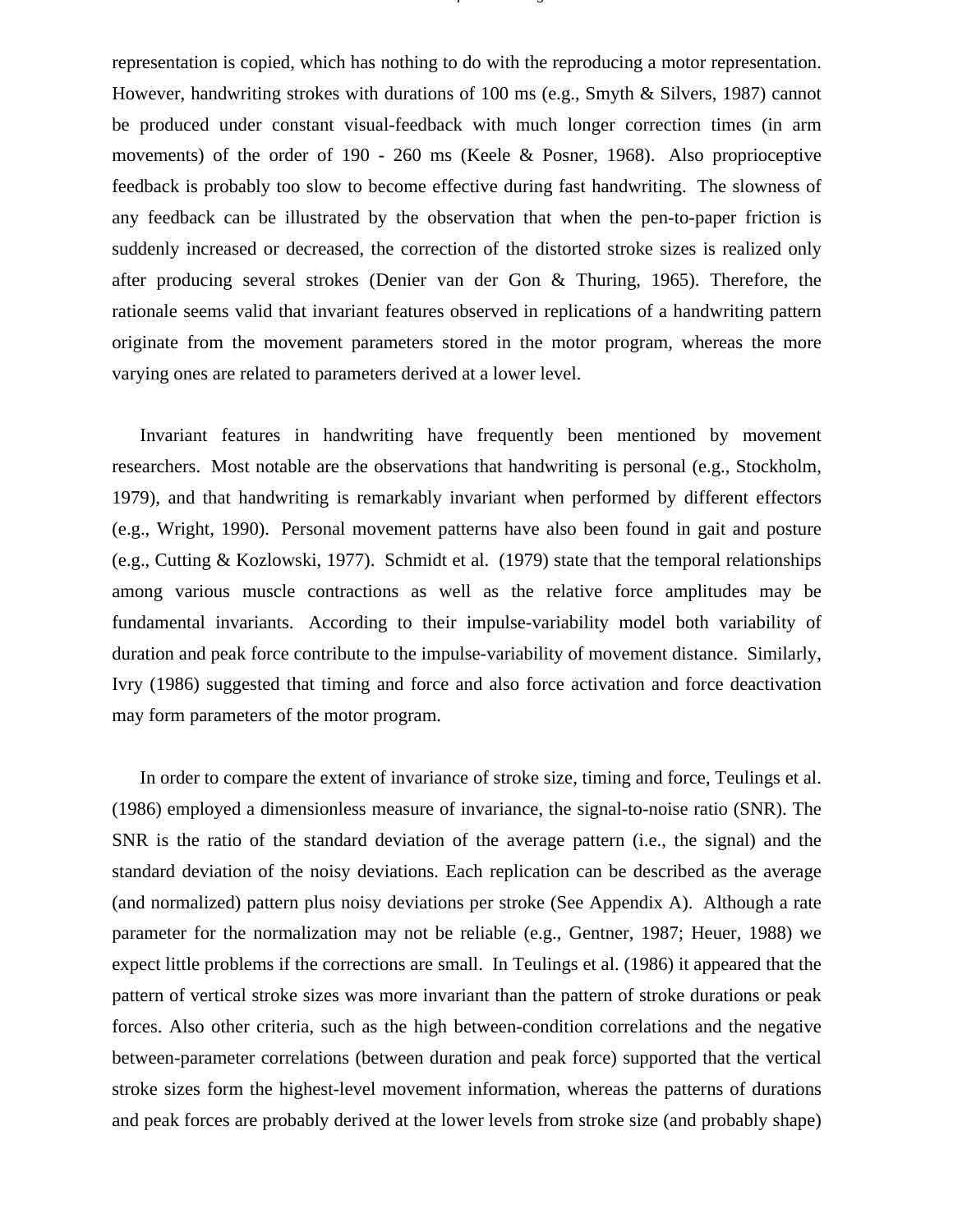(e.g., Lacquaniti et al., 1983; Thomassen & Teulings, 1985). Moore & Marteniuk (1986) came to a similar conclusion on the basis of kinematic and EMG data of single-phasic fore-arm extensions: the movement planning hierarchy was concerned with the spatial domain, whereas the amplitude and timing of muscular activity were planned at a lower level.

 Apart from verifying the previous result that vertical size is more invariant than duration or vertical peak force, this study intends to investigate this also for the horizontal dimension and for the up and the downstrokes separately. The hierarchy of the higher-level, invariant parameters over lower-level, more varying parameters can be called top-down hierarchy. However, there exists also something that can be called a sequence hierarchy (e.g., Rosenbaum et al., 1984; Sternberg et al., 1990; Povel & Collard, 1982; Van Galen, 1991). A sequence hierarchy implies that a sequence of strokes may act as a unit at the higher level from which individual strokes are derived. The strokes, belonging to the same hierarchical unit, show significant correlations (e.g., Benecke et al., 1986), or at least a smaller variability between land marks (e.g., key taps) within a hierarchical unit (Vorberg & Hambuch, 1978). Wing (1978) found in zig-zag writing patterns "v", "u", "w", or "m", in a simple reaction-time paradigm, indeed positive correlations between up-down stroke pairs, indicating that stroke pairs rather than single strokes form action units.

 Lacquaniti (1989) suggested that a sequence of independent, curved strokes or loops may be sufficient to construct all writing patterns. This may seem reasonable if one realizes that loops belonging to different letters of someone's handwriting, e.g., "h" and "l", are similar. However, Edelman et al. (1990) pointed out that individual stroke pairs are not scaled independently as otherwise atypical letters may result. In fact, there is evidence that complete letters, consisting of several strokes, form units. Teulings et al. (1983) found that letter pairs consisting of identical letters (e.g., "ee" or "nn") seemed to be retrieved faster than letter pairs, consisting of different letters. It did not play a role whether the letter pairs consisted of similarly curved strokes (e.g., "eu" or "jn") or of differently curved strokes (e.g., "en", "ju"). Furthermore, only the sequences of identical letter units show the peculiar slowing of execution speed (Wing et al., 1979; Sternberg et al., 1978). Therefore, the experiment also examines whether each stroke varies independently, or whether the spontaneous variation of one stroke is compensated in the next stroke, e.g., because the sequence of strokes belonging to a complete allograph varies as a unit.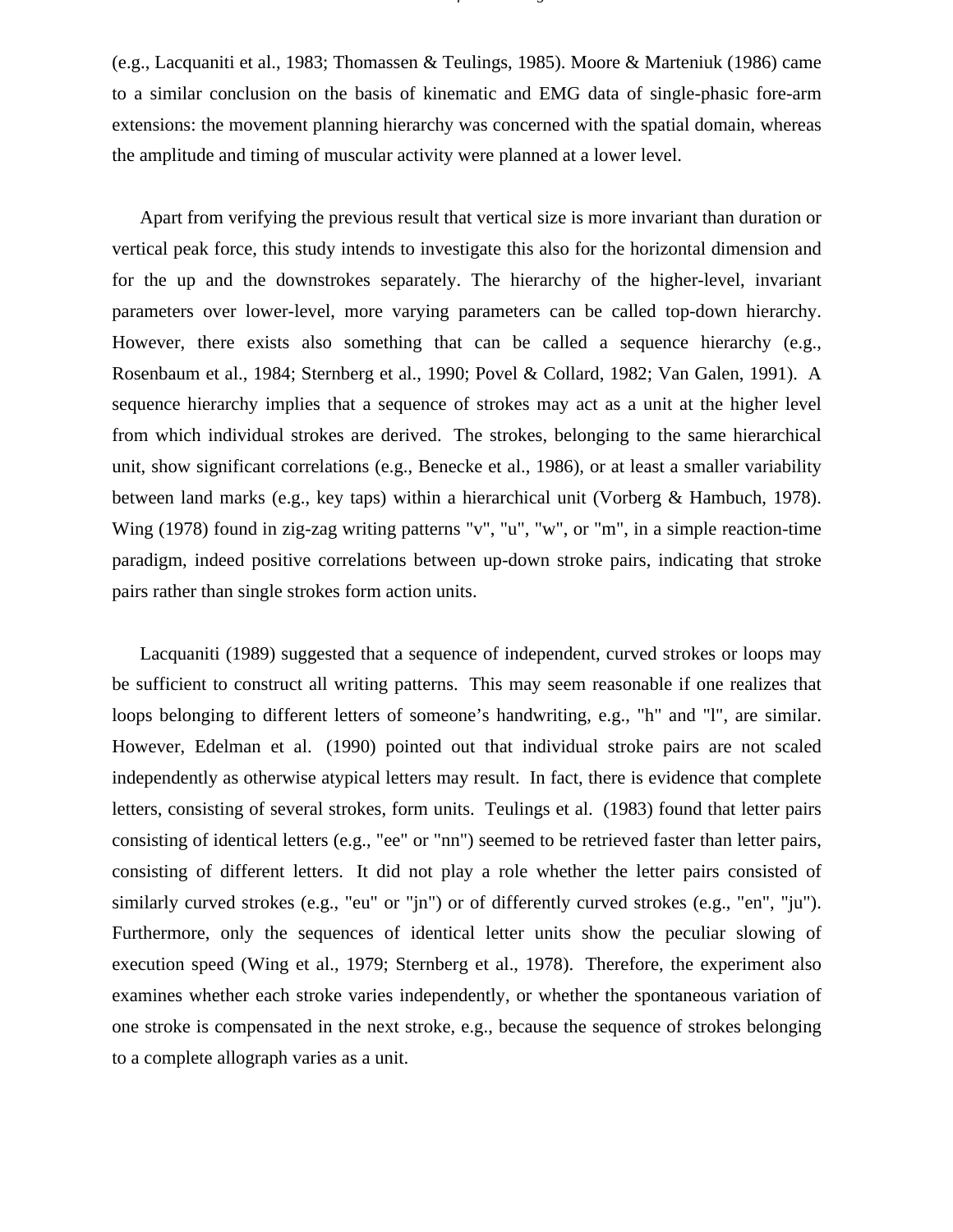#### **Experiment**

 An experiment was conducted to verify that stroke length is an invariant, higher-level parameter, whereas stroke duration, and peak force are more varying, lower-level parameters (top-down hierarchy). Previous research supported this for the vertical dimension (Teulings et al., 1986). The present experiment intends to verify this for the horizontal dimension and for the up and downstrokes separately. Furthermore, this experiment was conducted to examine whether these parameters are controlled independently stroke-by-stroke or hierarchically for a sequence of strokes (sequence hierarchy). In the experiment, subjects wrote a single handwriting pattern several times under normal, faster, and slower than normal conditions. Four criteria for identifying the hierarchy of invariant movement parameters were used:

(1) Signal-to-noise ratios per feature and condition

 The signal-to-noise ratio (SNR) of a feature can be estimated in a series of replications of a single handwriting pattern (Teulings et al., 1986). The SNR of a feature is defined here as the standard deviation across the pattern (i.e., the signal) divided by the standard deviation of the additional noise per replication (See Appendix A). Note that the SNR does not depend upon the movement amplitude.

#### (2) Between-parameter correlations

 In order to execute a movement, described by a parsimonious set of higher-level parameters, several lower-level parameters need to be derived by the motor system. Many combinations of the lower-level parameters may satisfy the same higher-level parameters, which appear as degrees of freedom. For example, two lower-level parameters (e.g., A, and B) may be derived from a single, higher-level parameter (e.g., C), satisfying one of the mechanical equations  $A + B = C$  or  $A \times B = C$ . If A and B have covariance cov(A,B) then

$$
var(A) + var(B) + cov(A, B) = var(C)
$$

or

$$
var(A) / mean(A)^{2} + var(B) / mean(B)^{2} + cov(A, B) / mean(A) \times mean(B) \approx var(C) / mean(C)^{2},
$$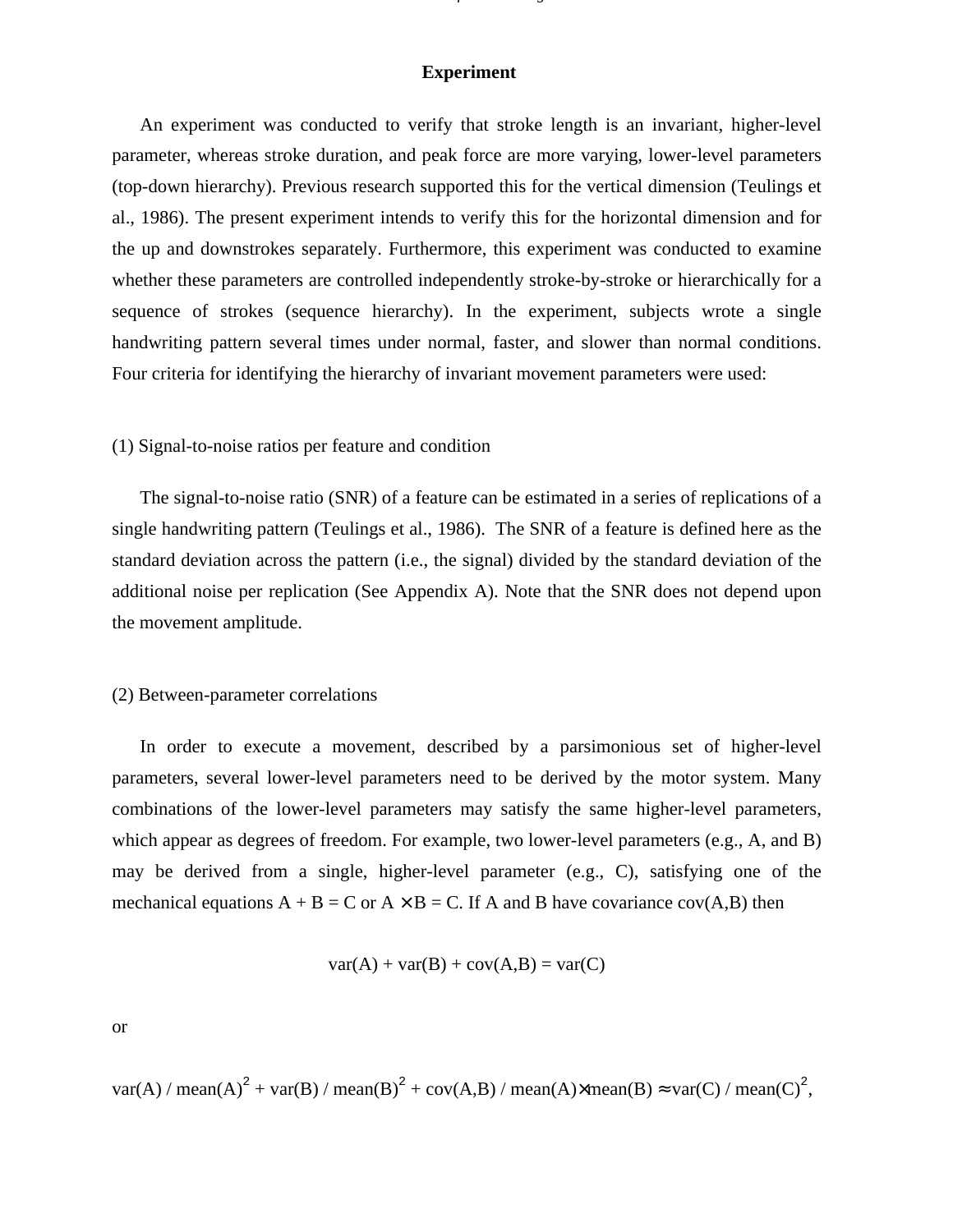respectively. Therefore, if  $cov(A,B)$  is sufficiently negative, the variance of C can be even significantly smaller than those of A and B. At any rate, a negative correlation between parameters A and B indicates that C is a higher-level parameter, controlling the lower-level parameters A and B (Teulings et al., 1986). Note that the between-parameter correlation is distinct from any empirical relation between A and B when they are varied across a wide range. Here we focus on virtually exact replications.

## (3) Between-condition correlations

 It is supposed that a single higher-level movement representation is used to perform a movement pattern under a variety of execution conditions (e.g., different speed, size, limb, orientation, or slant). As speed-induced sloppiness is a major problem in cursive-script recognition, instructed writing speed will be manipulated in the present experiment. Similarly as proposed before, the stroke pattern in terms of features related to motor program parameters will be highly invariant. Conversely, if the stroke pattern of a feature appears to correlate accurately between conditions, this stroke feature may be related to a higher-level movement parameter (Teulings et al., 1986). In fact, the correlation is a less strict criterion than rescalability of the whole pattern or even of a few strokes only.

### (4) Between-stroke correlations

 The previous criteria referred to the top-down hierarchy. The between-stroke correlation (i.e., between successive strokes) of a particular movement feature allows to quantify also its sequence hierarchy. For example, is stroke size varying independently per stroke or are the strokes of a whole allograph varying as a higher-level unit? The between-stroke correlation of duration allows also a check whether handwriting has been sufficiently accurately segmented into discrete strokes at the absolute-velocity minima, which normally coincide with the moments of the sharp changes of trajectory direction (e.g., Lacquaniti et al., 1983) (See Figure 1). However, at usual sampling rates of 100 Hz, it may seem that time resolution (i.e., 10 ms or 1/10th of a fast stroke) is worse than the digitizer's position accuracy which is optimally 0.025 mm or 1/100th of a short stroke. This might cause that the stroke durations seem more varying than the stroke sizes, solely due to the greater measuring error of stroke duration. In order to minimize this artifact, segmentation points will be estimated more precisely by quadratic interpolation of the∈ absolute velocity curve. Nevertheless, the extent of this effect will be tested post hoc, using Wing & Kristofferson's (1973) model, where an (isochronous)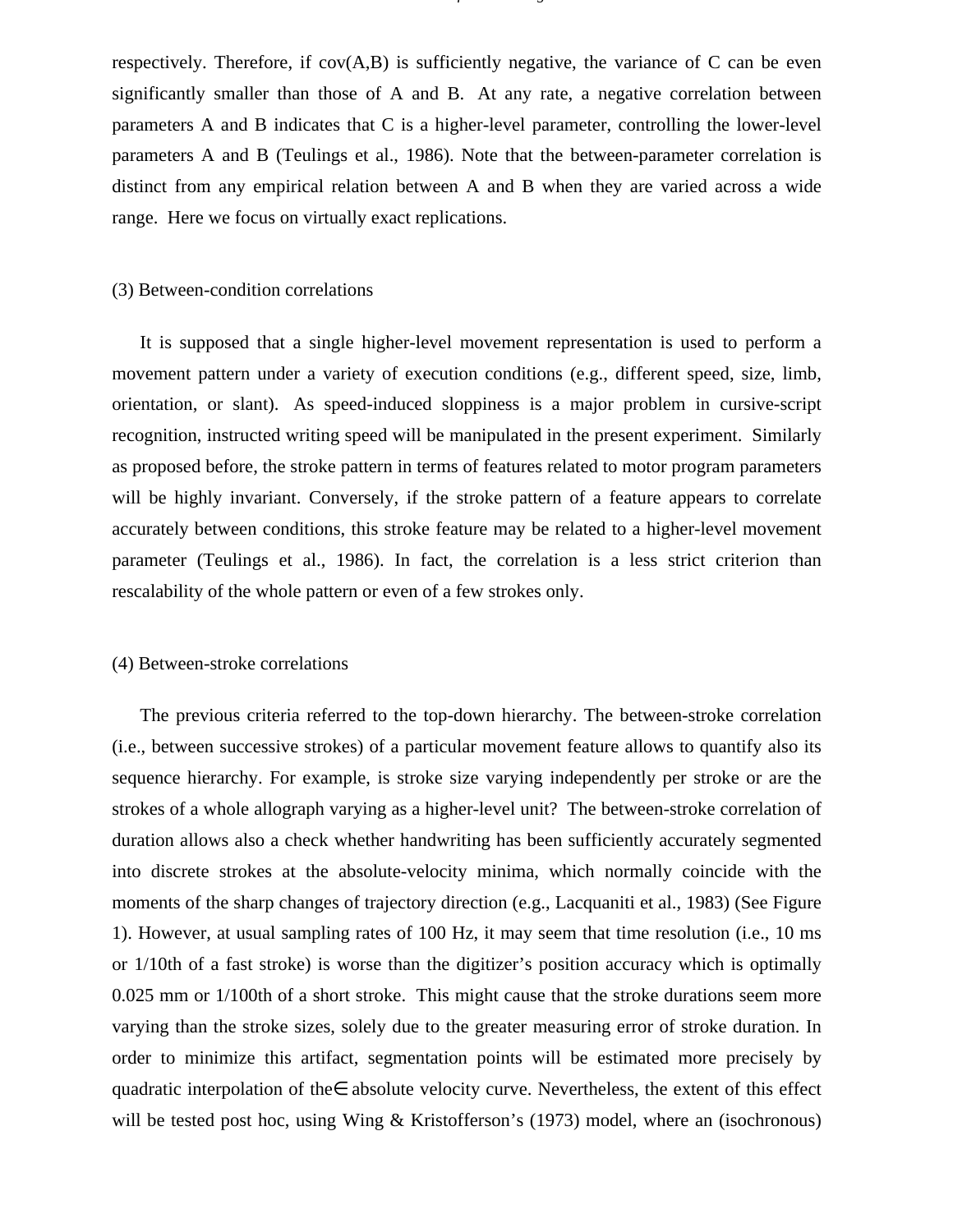time keeper generates the motor commands for the finger taps. They assumed that each tap is produced after a transmission delay which varied at random with a certain variance. This variance became manifest as a negative correlation between successive inter-tap intervals, equal to minus twice the motor-delay variance. Therefore, any substantial measuring variability should cause negative correlations also between successive, nonequal stroke durations. The statistical absence of a negative lag-one correlation would indicate that the error of stroke segmentation is small relative to the timing variability of the movement pattern.

#### **Methods**

### Subjects

 Four male, right-handed subjects of ages between 20 and 40 years took part of the experiment. They were used to writing cursive-script or handprint.

### Apparatus

The handwriting movements were captured by sampling  $(x(i), y(i))$  of the pen-tip isochronously and simultaneously, at a frequency of 105 Hz using a CalComp 9600 digitizer with a worst-case RMS accuracy of 0.2 mm.

### **Conditions**

 Subjects wrote the pattern "elementary" according to their preferred handwriting style, position, and speed after hearing the start beep. The orientation of the writing was about horizontal. The first 4 to 8 seconds of handwriting were recorded. Incorrect trials were repeated. 16 Trails were done. Then the subject was asked to perform another 16 trials but at a higher speed than normal. Finally, the subject was asked to perform another 16 trials but now at a lower speed. These are common conditions in cursive-script recognition.

## Analysis

 The writing patterns were lowpass filtered, with a sinusoidal transition band from 10 to 37 Hz, and differentiated. The movement was segmented into ballistic strokes by the local minima of the absolute-velocity time curve, using quadratic interpolation through the velocity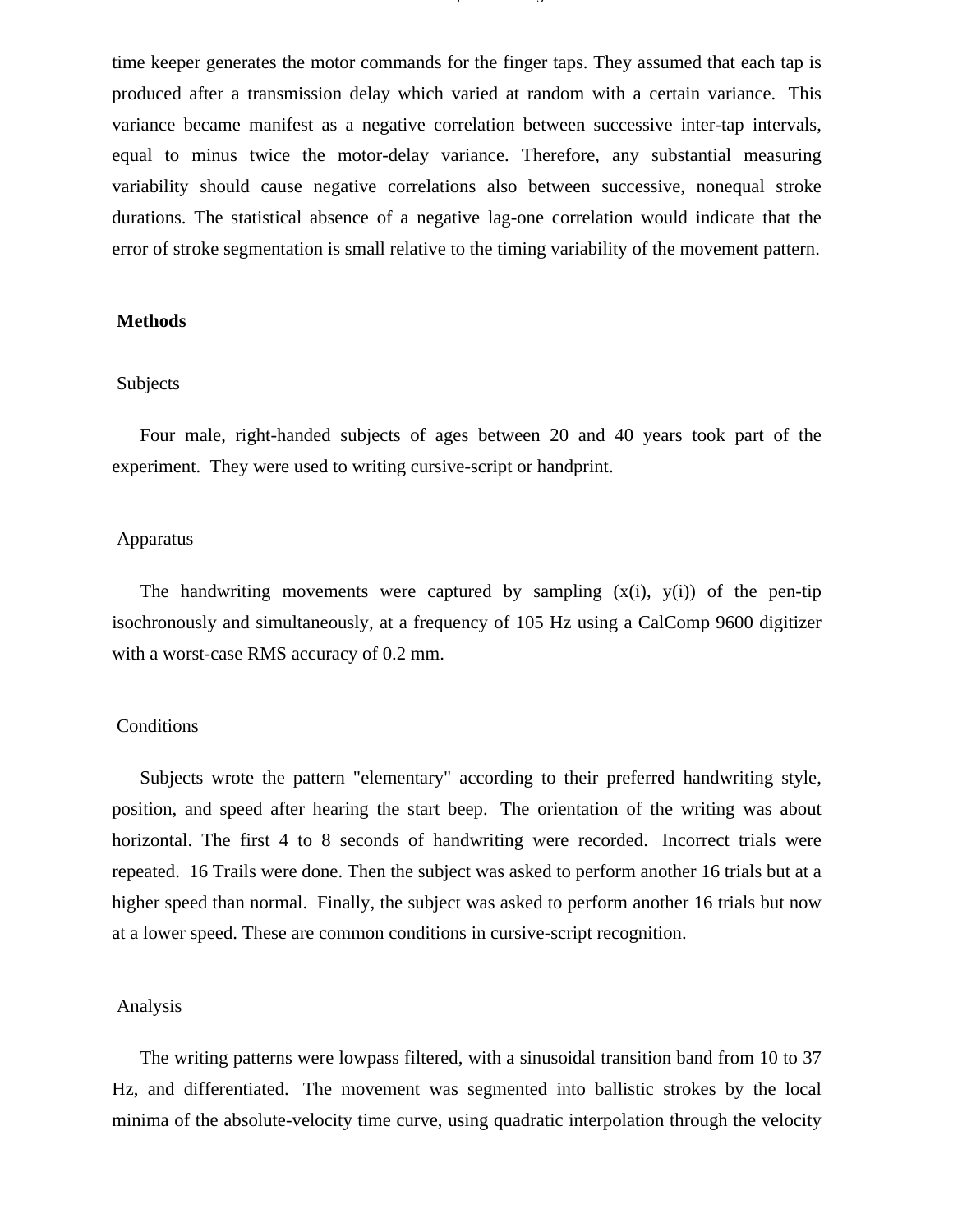samples before and after the minimum sample in order to simulate a higher time resolution than the sampling frequency. See Figure 1 for examples of two patterns. In fact, for the segmentation, the vertical velocity component was weighted twice relative to the horizontal one so that segmentation occurs primarily at the tops and at the bottoms in the writing pattern. We do not expect this would significantly favor the vertical dimension. Furthermore, short strokes of less than 40 ms or 0.5 mm were concatenated in order not to segment into more strokes at hesitations. Then the pattern was rotated such that the least-squares line through the bottom segmentation points of the pattern was horizontal. The first 2 strokes and the last few strokes of the pattern were omitted so that all patterns had 28 strokes. The following features were estimated per stroke: The horizontal and vertical stroke sizes (dx, dy), stroke duration (dt), peak forces in horizontal and vertical directions (assumed proportional to peak accelerations, ax, ay), and their force efficiencies (effx, effy). The force efficiency effx is the parameter which fits  $dx = effx \times ax \times dt^2$ , and similarly for effy. The mechanical equations to be examined are:

$$
dy = effy \times ay \times dt2
$$
  
\n
$$
dx = effx \times ax \times dt2
$$
  
\n
$$
dy_{12} = dy_{1} + dy_{2}
$$
  
\n
$$
dx_{12} = dx_{1} + dx_{2}
$$
  
\n
$$
dt_{12} = dt_{1} + dt_{2}
$$

Here  $dy_1$  and  $dy_2$  refer to the vertical displacements of two successive strokes, and analogously for dx and dt. Upstrokes and downstrokes (or up-down or down-up pairs) were analysed separately in order to prevent confounding with the trivial difference between them.

$$
\overbrace{\qquad \qquad }.\qquad \qquad \text{Insert Figure 1} \qquad \qquad
$$

 The trials were "homogenized" by aligning and removing outliers. First, the most representative, normal trial was identified by the trial having the smallest average rank distance from the median pattern of horizontal and vertical stroke sizes and stroke directions. Aligning was necessary as some trials had an additional or missing first stroke. The required shift per pattern could easily be estimated by the location of the peak cross correlation between the patterns of vertical stroke sizes and that of the most representative pattern. The peak cross correlation should be at least 0.8. If less than a third of the trials per condition remained, the next representative trial was taken. Trials with an outlying stroke height, width,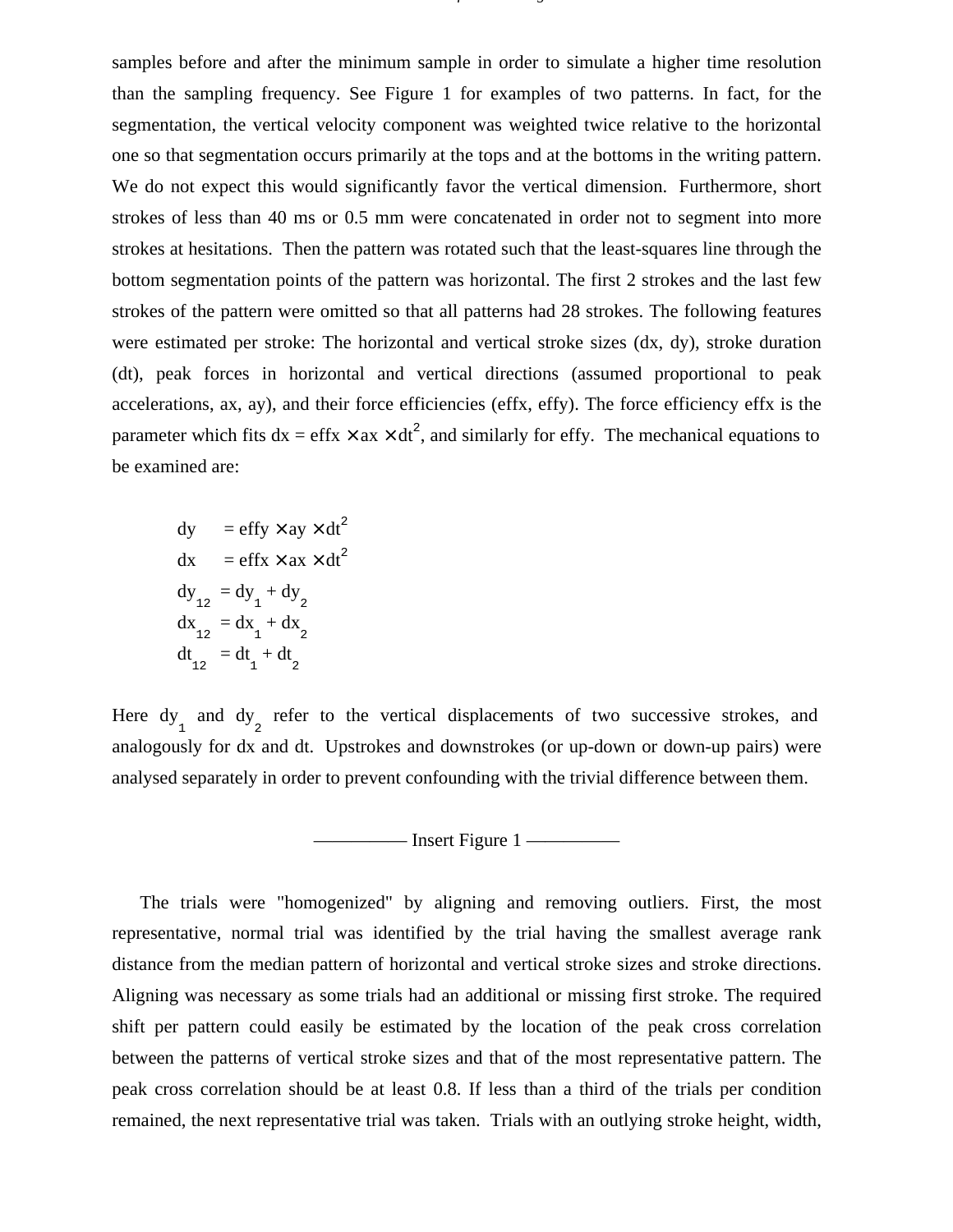or direction relative to the most representative trial were removed. Outlying strokes have a z score larger than 3, relative to the most representative normal-condition trial. If less than a third of the trials per condition satisfied these criteria, both the outlier and the correlation criterion were weakened by factors 1.4 and 0.95, respectively.

### **Results**

 Table 1 shows an example of the SNRs and the between-parameter correlations, in the normal condition and the correlations between the normal and the fast conditions based upon the downstrokes in one subject for the features of the mechanical equation  $dy = effy \times ay \times$  $dt<sup>2</sup>$ . In order to appreciate the effects one should realize that the differences between subjects are large and that the data are non-normally distributed. As we are only interested in differences between data within subjects, two-tailed sign tests were performed on the 24 independent comparisons of SNRs and correlations. Namely, each of the three conditions (normal, fast, slow), each of the four subjects, and the up and the downstrokes, represent 24 independent, paired statistics per feature. However, only the 16 between-condition correlations with the normal condition are independent and the 12 comparisons between up and downstrokes.

 In nearly all comparisons it appears that the vertical stroke size dy, shows a higher SNR than any of the other features effy, ay, or dt ( $N=24$ ,  $k\leq 1$ ,  $p<0.001$ ). Furthermore, the betweencondition correlations between the normal condition and the slow or the fast conditions were higher for dy than for the other features (N=16, k $\leq$ 3, p $\lt$ 0.05). The between-parameter correlations in the right-hand term, show the consistent pattern of negative mutual correlations (N=24, k $\leq$ 2, p $\lt$ 0.001), although the correlation between, ay and dt<sup>2</sup> failed to be significantly negative  $(N=24, k=8, p>0.05)$ . Apart from this, the results largely replicate the previous findings (Teulings et al., 1986) and suggest that vertical stroke size dy is probably related to a higher-level parameter, whereas ay and dt are probably related to the parameters derived at the lower levels (top-down hierarchy).

————— Insert Table 1 —————

The data for the horizontal component,  $dx = effx \times ax \times dt^2$ , do not show such a clear picture as most differences do not reach significance (N=24, k≥7, p>0.05). Only the SNR of dx is higher then the SNR of effx (N=24, k=6, p<0.05). It seems that horizontal stroke size dx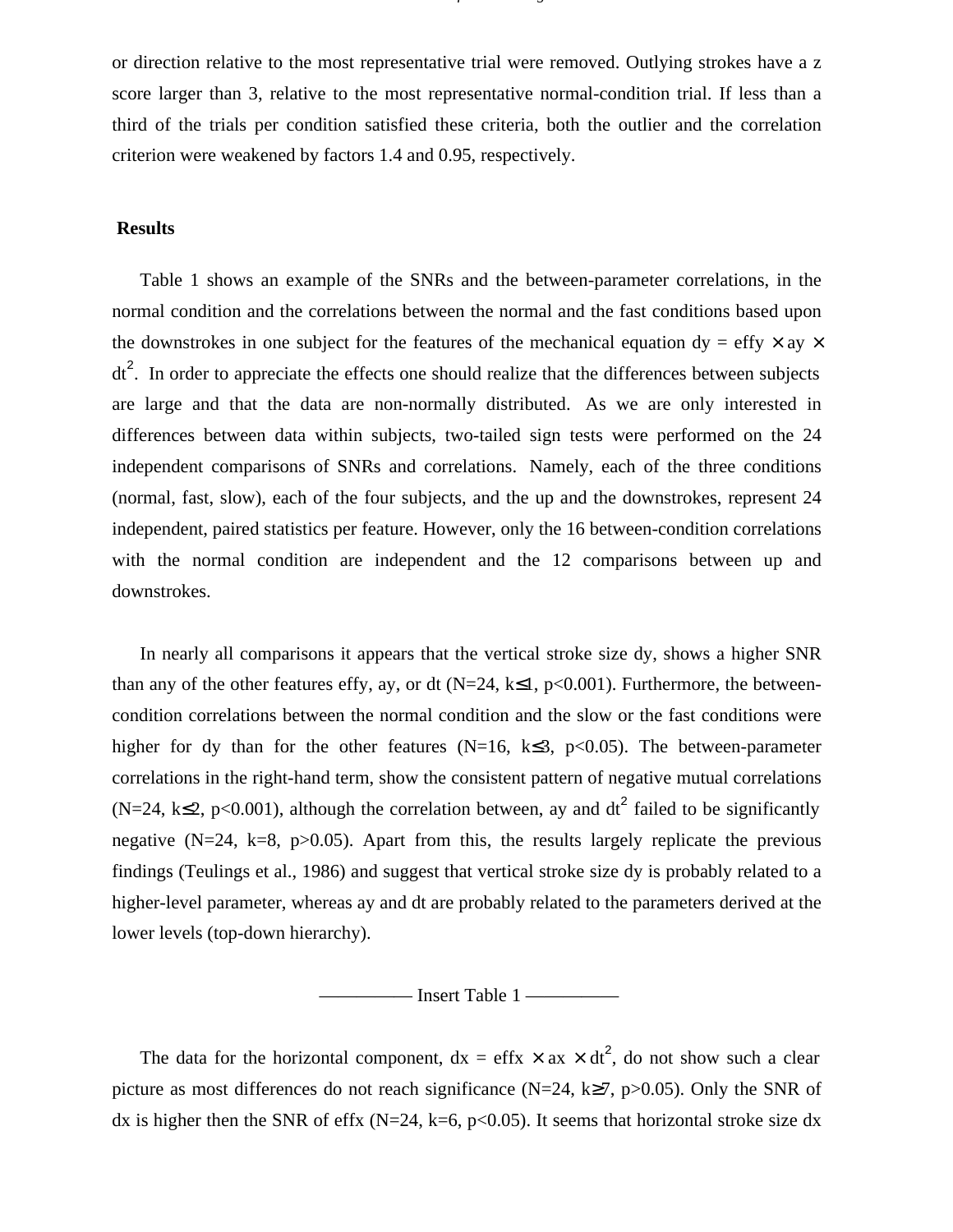is not a predominant higher-level movement parameter.

 Table 2 shows a similar representation as Table 1 but now with the parameters of the equation of the net vertical displacement of two successive strokes, i.e.,  $dy_{12} = dy_1 + dy_2$ , where  $dy_1$  and  $dy_2$  are the vertical displacements of the downstroke and the successive upstroke, having opposed signs. Successive vertical stroke displacements are negatively correlated (N=24, k≤2, p<0.001), and the SNRs of dy<sub>12</sub> are always smaller than the greatest of the SNRs of dy<sub>1</sub> and dy<sub>2</sub> (N=24, k≤3, p<0.001). Therefore, it seems that if dy<sub>1</sub> happens to overshoot upward,  $dy_2$  will also overshoot but then downward (i.e., in opposite direction), such that the baseline position and the x-height are relatively invariant. The down-up pairs showed similar results as the up-down pairs in terms of dy and also in terms of dx and dt, suggesting that the effects are not restricted within letters as the letter boundaries are most often at the down-up pairs. Interestingly, dy of the downstrokes were more invariant than dy of the upstrokes (N=12, k=2, p<0.05). The between-condition correlations failed to be higher in dy<sub>12</sub> than in dy<sub>1</sub> or dy<sub>2</sub> (N=16, k≥6, p>0.1), which is not really what we would have expected. In summary,  $dy_{12}$  seems certainly not cumulating the motor-noise errors of  $dy_1$  and dy 2 , which suggests that the vertical stroke sizes do not vary independently (sequence hierarchy).



In the equation of the net horizontal displacement of a stroke pair, i.e.,  $dx_{12} = dx_1 + dx_2$ , the correlation between  $dx_1$  and  $dx_2$  is negative (N=24, k≤5, p<0.01), similarly to vertical sizes. Therefore, it seems that if  $dx_1$  happens to overshoot to the right,  $dx_2$  will also overshoot but then to the left (i.e., in opposite direction), such that the net horizontal displacement after two strokes is relatively invariant. The negative correlation does not seem to be strong, however, such that the SNR of dx<sub>12</sub> was not greater, but even smaller than that of dx<sub>1</sub> or dx<sub>2</sub> (N=24, k $\leq$ 3, p<0.001). The between-condition correlations of  $dx_{12}$  are not higher than that of  $dx_1$  or  $dx_2$  (N=16, k≥5, p>0.1), similarly to the vertical sizes. In summary, there are only weak indications that there is a sequence hierarchy for the horizontal stroke sizes.

Finally, in the equation of the stroke-pair duration, i.e.,  $dt_{12} = dt_1 + dt_2$ , there is no sign of a negative correlation between dt<sub>1</sub> and dt<sub>2</sub> (N=24, k=11, p>0.1). The SNR of dt<sub>12</sub> is always smaller than the SNR of  $dt_{1}$  or  $dt_{2}$  (N=24, k=0, p<0.001). Between-condition correlations of dt<sub>12</sub> are also not higher than those of dt<sub>1</sub> or dt<sub>2</sub> (N=16, k≥6, p>0.1). This indicates that there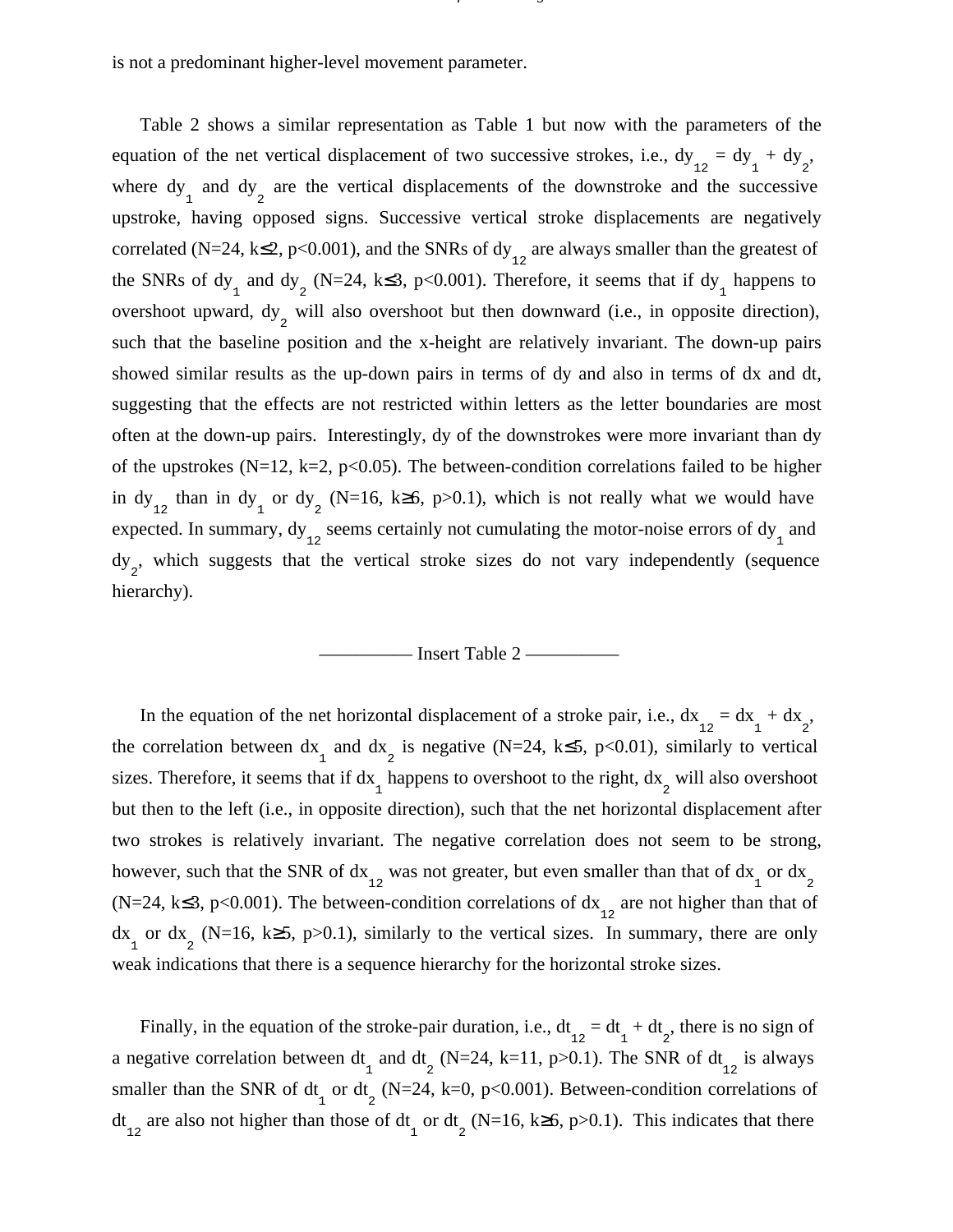are probably no substantial stroke segmentation errors, which systematically might have caused overestimated stroke durations followed by underestimated stroke durations and vice versa.

## **Summary and Discussion**

 The rationale in this paper is that relatively invariant movement features are closely related to the highest-level movement parameters of the motor program, whereas more varying features are derived at a lower level as they inherit noise from the higher-level parameters and as they may have some more degrees of freedom. The experimental data were collected by having subjects produce a single writing pattern several times under normal, faster and slower execution conditions. The writing patterns were segmented into strokes at the absolute velocity minima. Per stroke we estimated duration, horizontal and vertical stroke size, and horizontal and vertical peak force (assumed proportional to peak acceleration). The extent of invariance was expressed by the signal-to-noise ratios (SNRs), between-parameter correlations, between-condition correlations (Teulings et al., 1986), and between-stroke correlations. The first three criteria, which discriminate between the higher-level, stored parameters and the lower-level, derived parameters, express a top-down hierarchy. The latter criterion, which discriminates between strokes and multi-stroke sequences, expresses a sequence hierarchy. There may still be another mechanism introducing motor noise, apart from the mechanism of the invariant memory representation and the varying, derived parameters. Namely, each time a different linear combination of compatible but slightly different abstract motor-programs may be selected. Unfortunately, this may yield similar data.

 The results support a top-down hierarchy, where the spatial feature (vertical stroke size) is a more invariant, higher-level parameter than the dynamical features (stroke duration and vertical peak force) which are probably derived at a lower level (Teulings et al., 1986). This conclusion was based on the observations that the signal-to-noise ratios for patterns of the vertical stroke sizes were higher than those for the stroke durations or the vertical peak forces. Furthermore, the between condition correlations were highest for the patterns of the vertical stroke sizes. This may seem trivial as total size was not at all manipulated between conditions but only total time. However, a similar result was obtained earlier, where instructed size variation was included (Teulings et al., 1986). The suggestion that force and duration parameters are derived at a lower level corresponds with theories saying that first muscleindependent and then muscle-dependent parameters are specified (Van Galen & Teulings,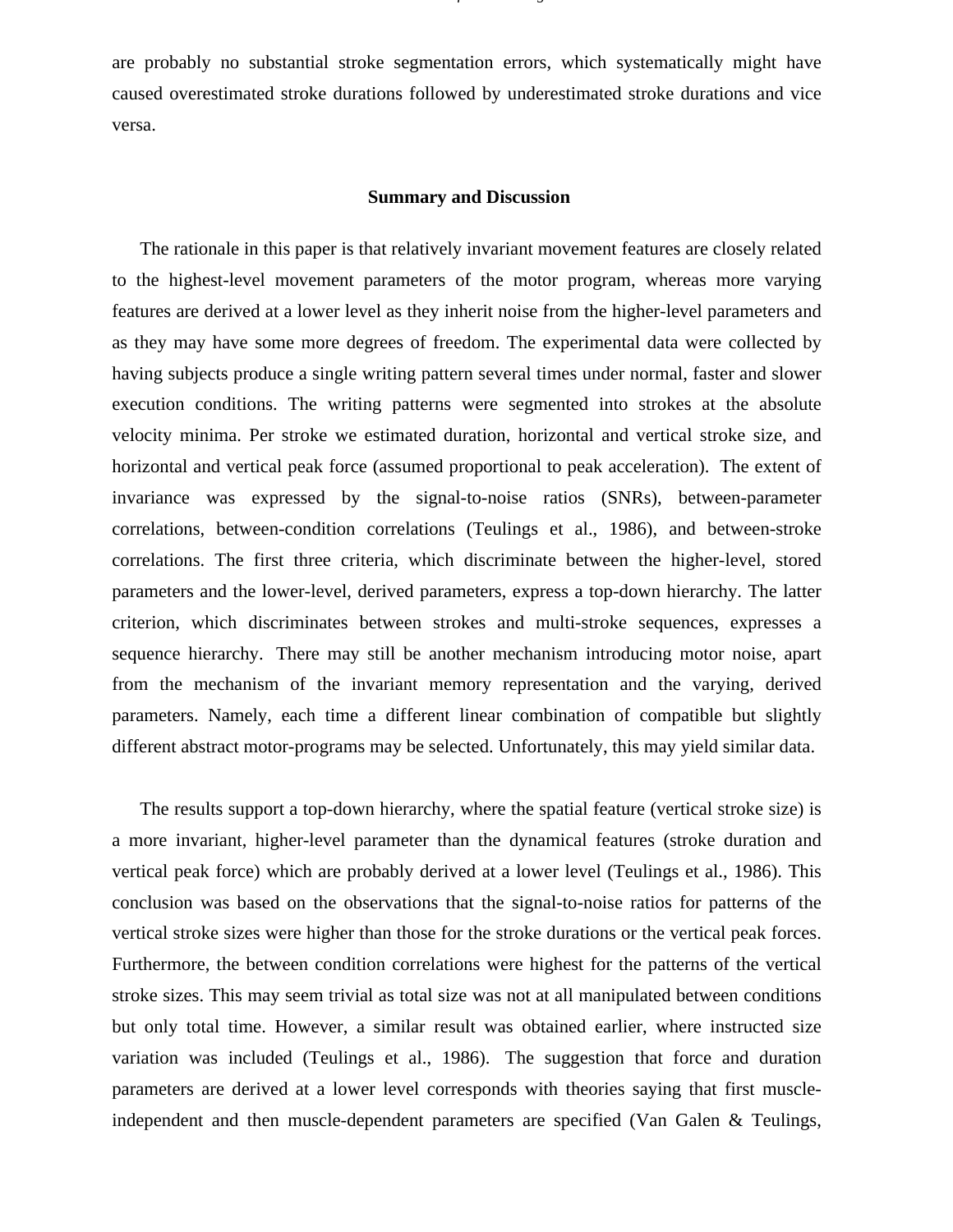1983).

 The high invariance of the vertical stroke size, in spite of the varying stroke duration and peak vertical force, is compatible with the more often observed negative correlations between duration and peak force (Newell et al., 1982). Of course, handwriting is a graphical task, where the spatial structure is the aim. In tasks where timing is the final purpose, it still may be timing which constitutes the high-level movement information. However, then only timing patterns can be stored which satisfy the rules of timing memory, which say that only simple duration ratios are stored (Povel, 1981). Similar statements have been made by Semjen and Aiguier (1991).

 Interestingly, downstrokes were more invariant than upstrokes in terms of the vertical size. Therefore, it may indeed be appropriate that the vertical component of the down strokes plays an important role in some cursive-script recognizers (e.g., Ph. Wright, 1988). The reason was that upstrokes are often connection strokes between letters, but this seems another reason. The finding that the downstroke is more invariant than the upstroke fits nicely with findings that the upstroke is more sensitive to instructions to write wider or narrower (Maarse & Thomassen, 1983). Furthermore, the horizontal sliding from left to right during writing is superimposed upon the horizontal component of the movements producing the letters. Upstrokes may vary even more because it seems that this sliding is discontinuous (e.g., Thomassen & Teulings, 1983), although some handwriting models assume a continuous sliding (e.g., Dooijes, 1983). More noisy connection strokes have also been found by Meulenbroek et al. (1989). Finally, upstrokes are often produced by the wrist joint, which is fast (Teulings et al., 1989) but has relatively low amplitude-accuracy versus speed tradeoff (Langolf, et al., 1976). Indeed, there are many reasons why downstrokes seem the information carriers in handwriting.

 The results also support a sequence hierarchy, where multi-stroke sequences provide the frame for the individual strokes, as the motor-noise error does not seem to cumulate across strokes so that baseline and x-height are rather invariant. In order to express the sequence hierarchy, between-stroke correlations of movement features were estimated. The sequence hierarchy reveals that stroke pairs show more accurate net displacements than explained on the basis of the cumulated accuracies of the individual strokes. The negative correlations between successive stroke sizes reveal a hierarchy of at least two successive strokes. Importantly, the negative between-stroke correlations were not found for stroke durations. This confirms that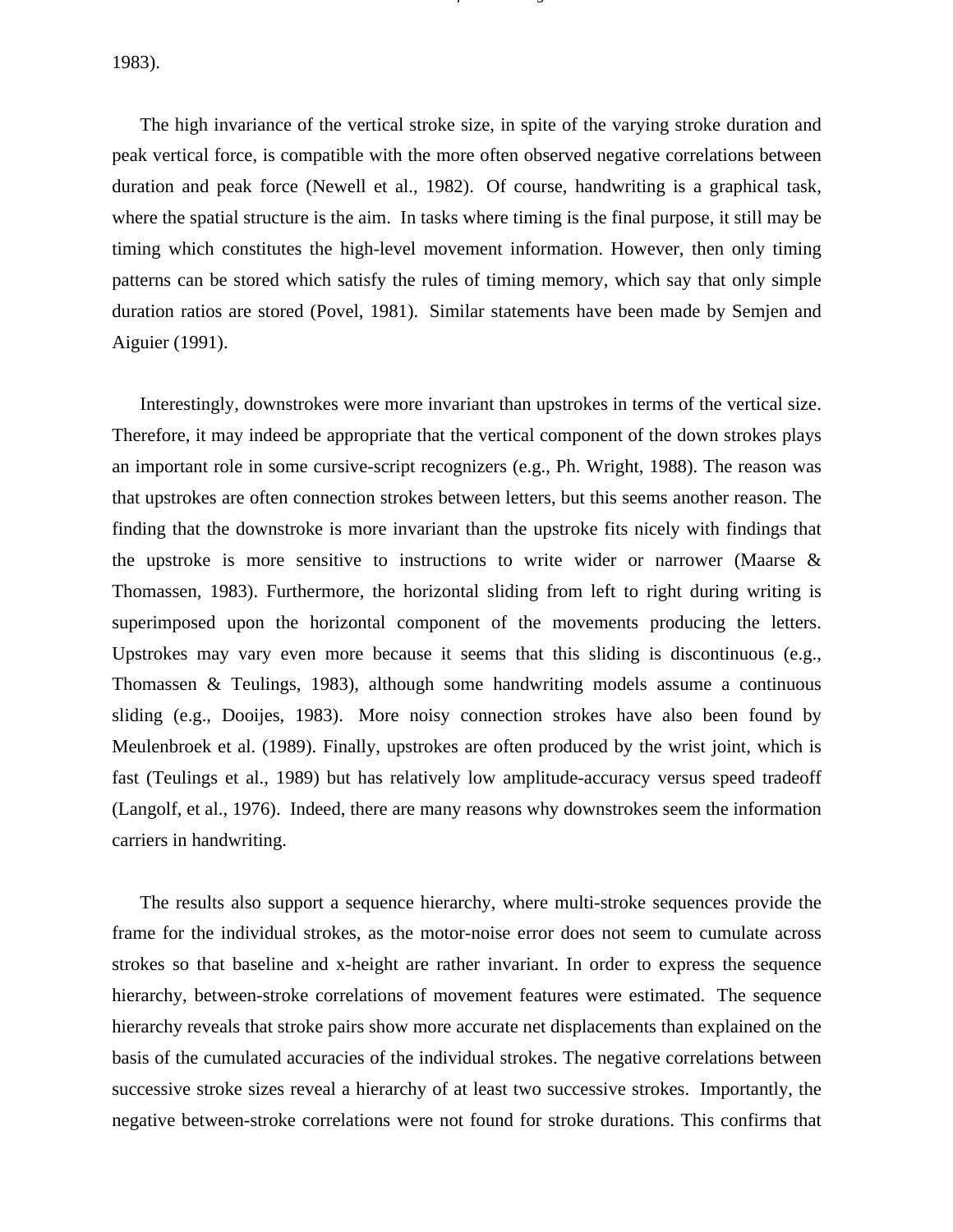the artificial stroke segmentation of the continuous movement is not introducing the varying stroke durations observed. Furthermore, this provides additional evidence that handwriting movements are not controlled by a time keeper plus a varying transmission delay (e.g., Wing & Kristofferson, 1973). For the purpose of automatic handwriting recognition, the sequence hierarchy implies that it is useful to characterize handwriting in larger segments than a single stroke, e.g., a stroke including half of the previous and the next stroke (Schomaker & Teulings, 1991), or pairs of strokes (Edelman et al., 1990; Guberman & Rozentsveig, 1976). Furthermore, there were no differences between down-up and up-down stroke sequences. As the allograph boundaries are mostly at the down-up sequences, it seems that the sequence hierarchy is not restricted to within allographs but also across allographs.

 The between-condition and the between-stroke correlations are less strict criteria than the often-used, but mostly rejected, criterion of rescalability. Rescalability is the proportional parameter change for all strokes in the pattern (e.g., macro context; Thomassen & Teulings, 1985). A useful property of rescalability is that it can be tested statistically (e.g., Gentner, 1987), which is not the case with invariances. Much attention has been paid to the rescalability of time, where all durations of a pattern are supposed to be controlled by a single rate parameter. Initially, the rescalability of time was observed in various skills such as handwriting and typewriting (Viviani & Terzuolo, 1980), or gait (Shapiro et al., 1981). This has been intuitively taken as an indication that durations are stored in a "generalized motor program" (Shapiro et al., 1991; Schmidt, 1985). In a similar way as in the present paper, Heuer (1984) investigated the spontaneous variability of force-time curves (estimated by the acceleration) in aiming movements. However, he rejected the rescalability of time, but suggested that it still could hold between different conditions. Peak forces seemed rescalable, though. Also Zelaznik et al. (1986) rejected the rescalability of time in aiming movements as the time to peak acceleration did not vary at all when total movement time was varied. Gentner (1987) statistically rejected time rescalability in typewriting. Using the same method, Wann & Nimmo-Smith (1990) found that rescalability is not reliable in handwriting as well, and rejected the idea that time is represented in the motor program. However, Heuer (1988a) noted that the rescalability of time may have been masked: A perfectly rescalable, central timer with varying motor delays, could still yield nonrescalable time intervals.

 What could be the source of the rescalability of time, which often seems approximately the case (e.g., Viviani & Terzuolo, 1980; Shapiro et al., 1981)? Graphical tasks are probably not generated by an underlying timing pattern, but rather by an underlying spatial pattern which is